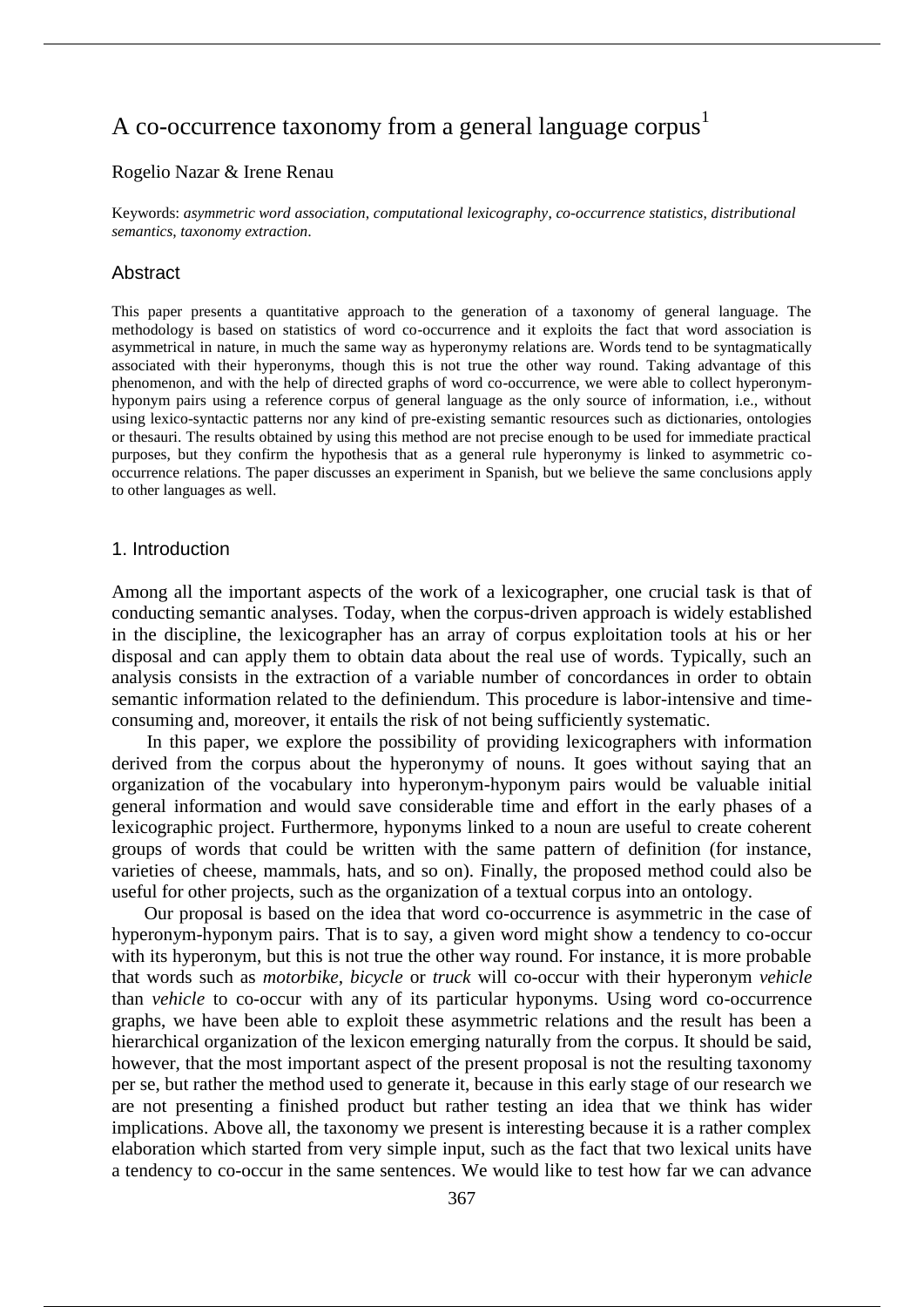with this kind of elementary data before starting to add language-specific code into the system. As long as our approach is not language specific, it should be possible to obtain the same result with a replication of the same experiment in other languages. In this article we report on experiments evaluating this particular co-occurrence approach in a general Spanish corpus. A finished Spanish taxonomy, which is left for future work, would have to be the result of a combination of different techniques.

#### 2. Related work

The first attempts to derive a taxonomy automatically were based on the use of machine readable dictionaries, and the strategy was to study lexical patterns which express hyperonymy relations within the definitions (Chodorow et al. 1985, Alshawi 1989, among many others). These studies inspired further research into the extraction from dictionaries of not only hyperonyms but also a variety of other semantic relations (see, for instance, Fox et al. 1988 and Dolan et al. 1993).

In the nineteen nineties, the interest in taxonomy extraction shifted from dictionarybased to corpus-driven approaches, when authors started to use hand-crafted lexico-syntactic patterns to extract hyperonymy relations from corpora (Hearst 1992, Rydin 2002). This other method essentially consists in looking in corpora for occurrences of patterns such as *X is a kind of Y*, assuming then that any pair of nouns occupying the positions of *X* and *Y* will hold a hyperonym-hyponym relationship. Snow et al. (2006) proposed a variant of this approach, using machine learning to derive these lexico-syntactic patterns from the corpus automatically by means of pairs of hyperonym-hyponym seed terms.

A totally different approach has been laid out by authors who prefer to use the term *thesauri* instead *taxonomies* (Grefenstette 1994, Schütze & Pedersen 1997, Lin 1998, and others). In contrast to the above-mentioned studies, they use a method which is quantitative in nature. Here, the rationale is not to find hyperonym-hyponym pairs, but instead to find groups of words which are distributionally similar and, therefore, liable to be placed in the same category (under the same hyperonym). If it is possible to group similar words into a same set, then it suffices to find a correct hyperonym for at least one member of the group in order to find the right hyperonym for the whole category.

In parallel to this research in computational linguistics, other efforts have been taking place for the manual compilation of large taxonomies, the most widely known being projects such as WordNet (Miller 1995, Fellbaum 1998) and EuroWordNet (Vossen 1998), which link hyperonyms, hyponyms and other semantic relationships, as well as offering definitions and joining words in synonym sets.

The present paper differs from previous attempts reported in the literature. Our motivations are different to those underlying the manual development of taxonomies, since we are interested in deriving the taxonomy not only automatically but, most importantly, from the corpus, i.e., as the result of the text produced by a linguistic community and not mediated by a particular individual. We use the term 'natural taxonomies' to designate this kind of co-occurrence network. A large body of work has been produced on the subject of lexical co-occurrence, especially after the work of Church and Hanks (1991). However, and probably as a consequence of the fact that these last two authors used a symmetric association measure like mutual information, the asymmetry of word co-occurrence – which was already noticed in earlier research (Phillips 1985) – remains unexplored. In particular, to our knowledge there is no precedent on the use of the property of asymmetry to derive taxonomies in the way outlined in this proposal. This approach is also different from those based on lexico-syntactic patterns, applied to both machine-readable dictionaries and corpora,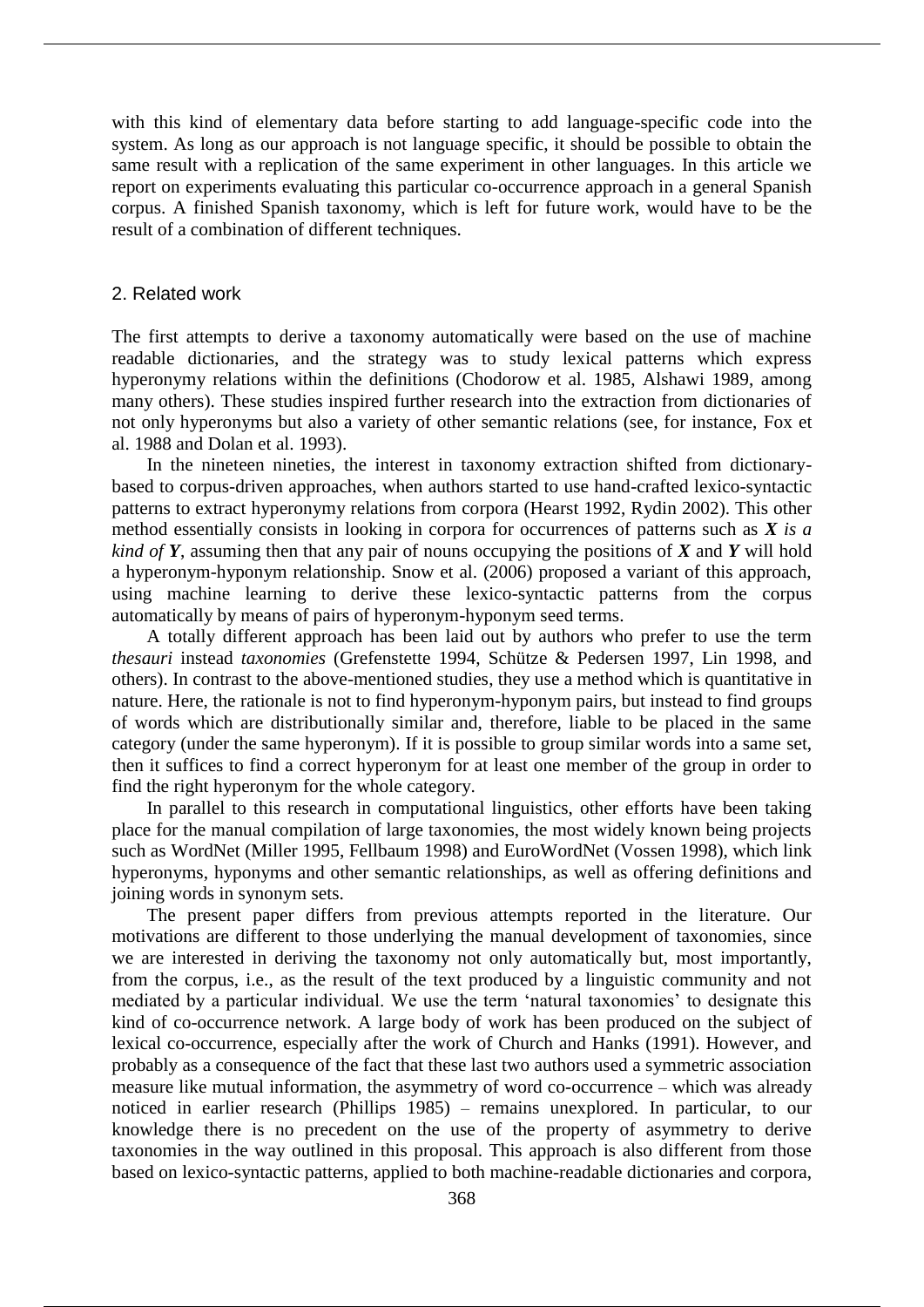and in the same way it cannot be compared to distributional thesauri methodologies, since we are not extracting similar words but rather hyperonym-hyponym pairs. In relation to dictionary-based methods or to the models based on lexico-syntactic patterns, the approach presented here is clearly corpus-driven and it is not dependent on previous linguistic analysis, like dictionaries, or the already-elaborated definitions one can find in corpora. A similar approach was used before (Nazar 2010; Nazar et al., forthcoming) to derive taxonomies for specialized terminology in English, but a general language taxonomy represents a far more difficult scenario. In technical and scientific literature, concepts are more rigorously defined, whereas ordinary language has a variety of purposes other than that of classifying concepts into more general categories, and thus the corpus is expected to contain less useful information.

Finally, with regard to related work, a previous study (Renau and Nazar 2011) explains the wider context of this research, consisting in the analysis of lexico-syntactic patterns derived from corpora. The motivation was to extract the meaning/s of words (verbs, above all) as they are used in real contexts, both for lexicographical purposes and for pure semantic analysis. In that study, in a line similar to the work of Firth (1957), Halliday (Kress 1976), Sinclair (2004) and Hanks (2004), we found that we could improve semantic analysis by replacing the arguments of the verbs by their hyperonyms, a move that increases the power of generalization of the corpus. Thus, for instance, statistics of co-occurrence inform that *calarse el sombrero* ('to pull down one's hat') is a normal verb-noun combination in Spanish. However, if we can provide the system with the ability to detect hyperonyms of the nouns, then the system can recognize that words such as *sombrero, gorra, boina,* etc., ('hat, cap, beret', etc.) are the same type of object and can appear on similar contexts (it is also possible to say *calarse la gorra* or *calarse la boina*).

#### 3. Methods

As stated in the introduction, our approach to the problem of taxonomy extraction is based on statistics of word co-occurrence. The experiment we describe needs two types of input data to be undertaken: 1) a list of words to be placed in a taxonomy, and 2) a reference corpus of general language. It is possible to derive 1 from 2, yet for the purpose of this experiment we used different arbitrarily selected lists of nouns. With respect to 2, we used a sample of approximately 120 million words of general Spanish text, consisting of a random selection of articles from Wikipedia. This corpus represents about 25% percent of all the text that comprised Wikipedia in the year 2010, all metadata information related to the structure and categories of the pages as well as html links and the rest of the internal code being eliminated, leaving only a plain string of characters from the body of the texts. The motivation behind this procedure is that we are not interested in Wikipedia in particular – we only use it as a source of text in general. It is true that encyclopedic text is not general language, but as a large random sample of text we can assure that it is not text about a particular subject. We are aware of the fact that, because of its nature, the corpus contains much information about the elements described in the texts, but further experimentation with other genres (such as essays, press articles and fiction) will have to be reserved for future work.

With these materials at hand, we conducted a three-phase procedure, as follows. For every word in the input list, we first conduct an analysis of the co-occurrence of the word. This means obtaining words which are syntagmatically associated with the input word; in practice, this refers to a list of the most frequent content words that occur in the corpus in the context of the input word (three sentences, in our case). In order to consider only nouns, and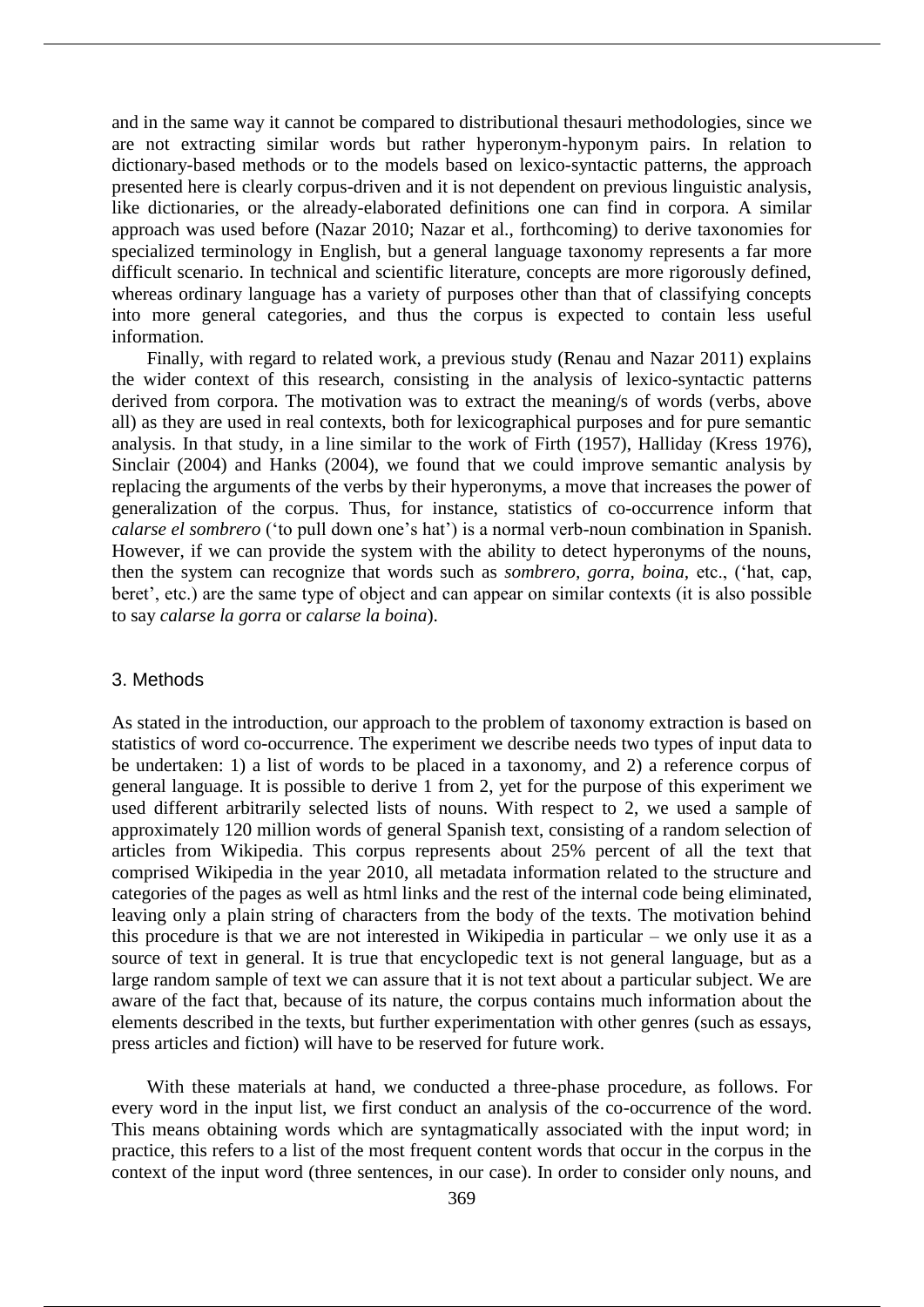to account for their inflectional variation, the contexts of occurrence are lemmatized and POS-tagged using Schmid's (1994) Tree-tagger. A further refinement of this list is undertaken by eliminating words that are frequent but not statistically significant, which can be performed using the same reference corpus. Assuming that  $f_0(i)$  is the observed frequency of word *i* in the context of a target word, and that  $f_e(i)$  is the total frequency of the same unit in the whole corpus, the process of filtering is to eliminate all units with a  $w(i)$  score below an empirically determined threshold (in this case, -11), defined in the following equation:

$$
w(i) = \log(\frac{f_o(i)}{(f_e(i) + 1)})
$$

Just to illustrate the point, consider an example with the input word *ciclomotor* ('moped'). The first step is to extract contexts of occurrence of this word in the corpus and to sort the vocabulary in those contexts in decreasing order of frequency, eliminating uninformative words with the aid of the above-mentioned coefficient. In the case of *ciclomotor*, there are only 13 contexts of occurrence in our corpus. The procedure eliminates common co-occurring words such as *año* ('year'), *tiempos* ('times'), *países* ('years'), but other content words as well, such as *motor* ('motor') and *modelo* ('model'). The remaining units are proper nouns such as *Betavus*, *Ducati*, *Yamaha* and *Vmax* but also words such as *bicicleta* ('bicycle'), *motocicleta* ('motorbike') and *década* ('decade'). The correct hyperonym (vehicle) is not shown in this group, which is not surprising in a sample of just a few sentences. However, it is thanks to these syntagmatically related words that we will be able to find it, since we will inspect the second-order co-occurrence of *ciclomotor* by observing which words tend to appear in the contexts of the words that appear near *ciclomotor*.

The analysis of second-order co-occurrence is similar to the previous, but it reveals that *vehículo* ('vehicle') can be frequently found in the contexts of some of these words, such as *motocicleta* and *bicicleta*. In 500 sentences from our corpus, the word *bicicleta* co-occurs most frequently with words such as *montaña* ('mountain'), *ciclismo* ('cycling'), *vasco* ('Basque'), *rueda* ('wheel'), *Hoffman*, *ciclista* ('cyclist'), *ruta* ('road'), *vehículo* ('vehicle'), etc. The word *motocicleta*, in turn, occurs in 302 sentences, and frequently co-occurs with *Honda*, *vehículo*, *Lizzie*, *Ducati*, etc. Therefore, we conclude that *ciclomotor* has a significant second-order co-occurrence with *vehículo*, and we can calculate the significance of this association using the wD score, defined as follows, where  $D(i,j)$  accounts for the number of times the word *j* was found in the lists of words co-occurring with the words that co-occur with the target word *i*, while  $f_o(i,j)$  denotes the total frequency of *j* in the lists of *i*.

$$
wD(i, j) = log(1 + fo(i, j) * D(i, j))
$$

Essentially, what this score does is to promote those lexical units which not only cooccur frequently with the target word, but are also well distributed within all the frequency lists that are generated from the target word.

The final step is to draw the taxonomy graphs using the information generated in the previous phases. The result of the first two phases is a matrix *M* that contains information about words that have a tendency to co-occur with other words, and what we do now is to represent that matrix as a directed graph. Thus, for a given word *A*, we start by drawing a node for this word, and from there we draw edges to the nodes of other words, indicating that *A* has a tendency to co-occur with these, according to matrix *M*. As a consequence of the fact that edges are directional, we observe that, as a general rule, the word that ends with more incoming arrows is the hyperonym of the target word and, when it is not, it results in a semantically related concept, such as a co-hyponym, meronym, synonym, or others. In Figure 1, hyperonym-hyponym relationships are indicated by the arrow connecting the word at the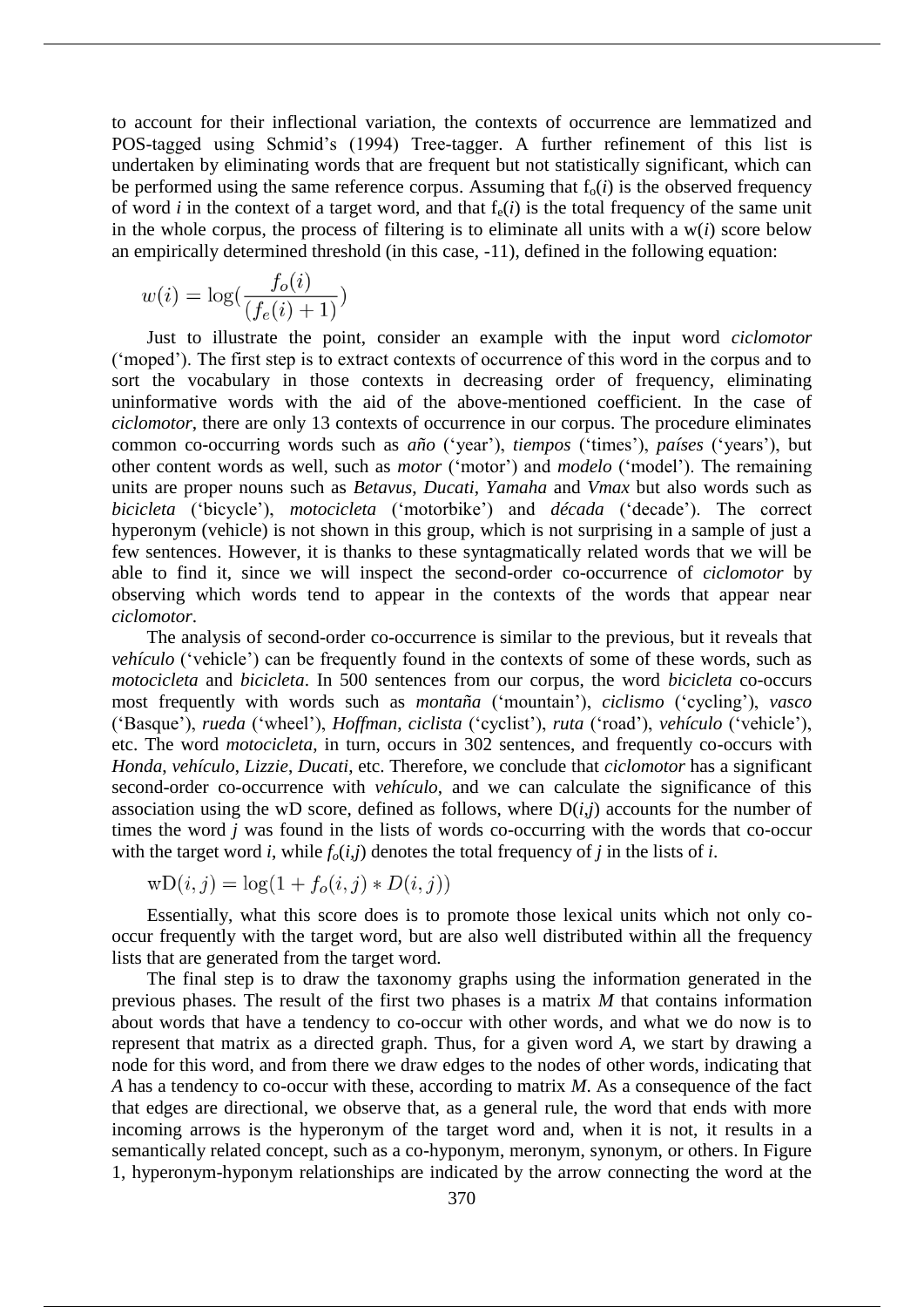top (hyponym) with the word at the bottom (hyperonym). For the purpose of our experiment, for any input word we only consider as output the node with more incoming arrows, ignoring the rest. Therefore, such graph is not meant to be interpreted as if *bicicleta* ('bicycle') were considered the hyperonym of *motocicleta* ('motorbike'). The graph only shows that: 1) *ciclomotor* has a significant frequency of (first- or second-order) co-occurrence with *motocicleta*, *bicicleta* and *vehículo*; 2) *motocicleta* displays the same pattern with respect to *bicicleta* and *vehículo*; 3) *bicicleta* is also associated with *vehículo*; and, finally, 4) that *vehículo* does not show any tendency to co-occur with *ciclomotor*, *motocicleta* or *bicicleta*. In case different candidates have the same score, then the algorithm will select as hyperonym the one that has been selected more times by other words of the input list. This is important because it means that different results will be obtained as more input words are used in the experiment.



Figure 1. Example of a directed graph representing asymmetric lexical co-occurrence for the word *ciclomotor* ('moped') with respect to its hyperonym *vehículo* ('vehicle').

## 4. Evaluation

In order to evaluate our strategy, we used a sample of 200 arbitrarily selected Spanish words related to the semantic groups of mammals, insects, drinks, hats, vehicles and varieties of cheese. We submitted this list to the process explained in the previous section. For this first experiment, we selected nouns that are always part of a typical general dictionary because we started out from the premise that the list of headwords would be already selected.

The criterion for considering an outcome as correct or incorrect is simply to test whether a valid taxonomic relation holds between each input word and the proposed hyperonym. Thus, for instance, graphs reflecting the following relationships were considered correct:

 $brie$  ('brie')  $\rightarrow$  *queso* ('cheese') *camión* ('truck') → *vehículo* ('vehicle')  $avispa('wasp') \rightarrow insecto('insect')$ *agua* ('water') → *bebida* ('drink')

We also considered correct connections to be those with less rigorously defined semantic classes in cases where a hyponym is linked to collective nouns, such as in the following cases:

*castor* ('beaver') → *fauna* ('fauna') *chocolate* ('chocolate') → *gastronomía* ('gastronomy')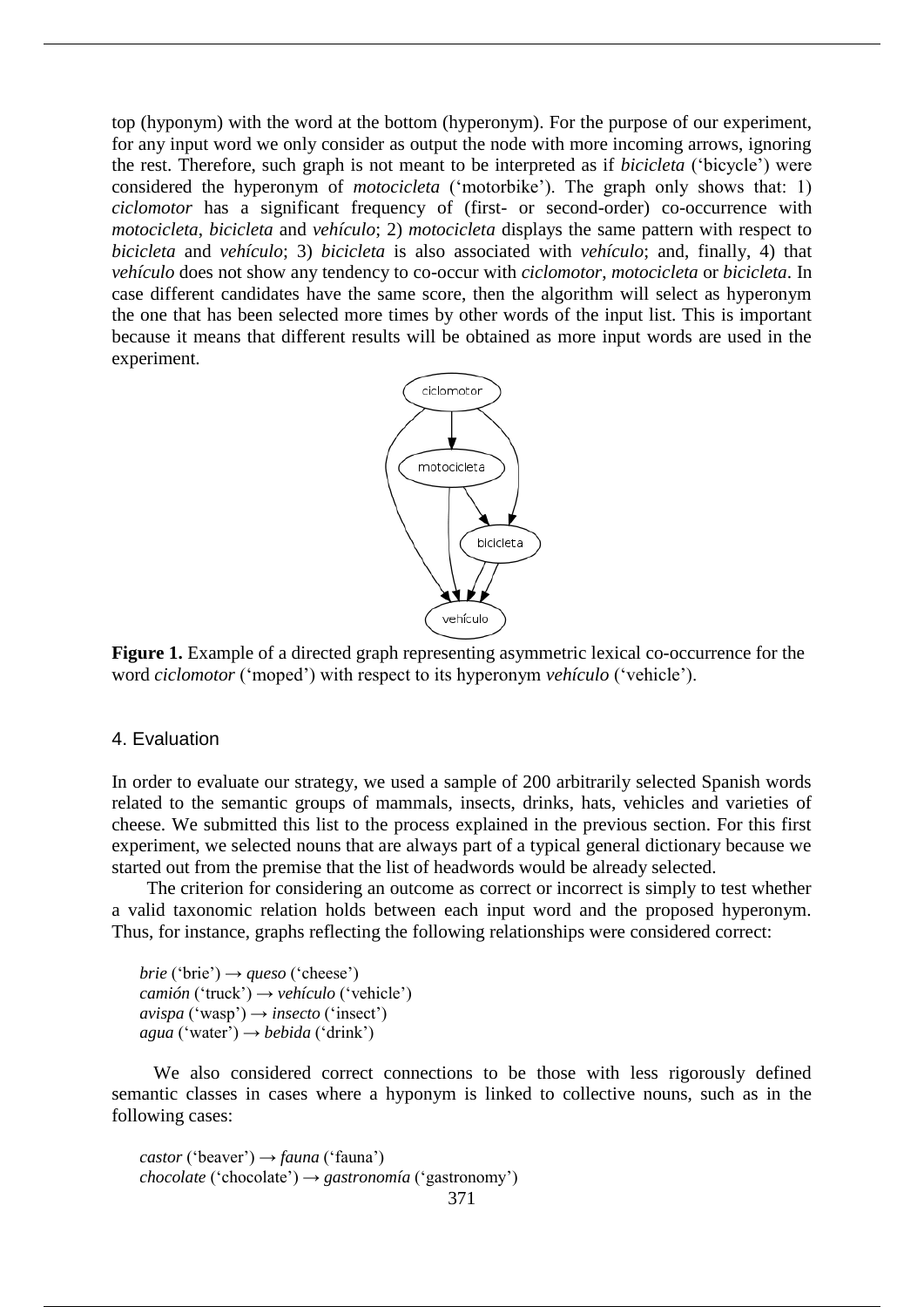*pulga* ('flea') → *biología* ('biology')

In these cases, we expected to link *castor* with *mamífero* ('mammal'), *chocolate* with *bebida* ('drink') and *pulga* with *insecto* ('insect'), but the system suggested wider categories, comparable to those occupying the highest positions in a taxonomy. Thus, for example, *fauna* is used as a label in Spanish Wordnet, *gastronomía* could be easily assimilated to the label *alimento* ('food') and *biología* to *ser vivo* ('living being').

We repeated the experiment 4 times, adding 50 words to the input list each time in order to see how performance changed as more elements are added to the experiment, the results being those shown in Figure 2 and Table 1. As is common in information retrieval, in this experiment precision is defined as the number of correct cases over their sum with the incorrect cases, while recall is defined as correct cases over all cases (correct + incorrect + trials without answer).



**Figure 2.** Precision and recall score for input samples of different sizes.

| Evaluation 1 (max. 250 contexts per word) |      |      |      |            |
|-------------------------------------------|------|------|------|------------|
| <b>Number of input words</b>              | 50   | 100  | 150  | <b>200</b> |
| Correct                                   | 34   | 51   | 48   | 60         |
| <b>Incorrect</b>                          | 7    | 33   | 78   | 104        |
| Without answer                            | 9    | 16   | 24   | 36         |
| Precision                                 | 0.83 | 0.61 | 0.38 | 0.37       |
| Recall                                    | 0.68 | 0.51 | 0.32 | 0.30       |
| Evaluation 2 (max. 500 contexts per word) |      |      |      |            |
| <b>Number of input words</b>              | 50   | 100  | 150  | 200        |
| Correct                                   | 30   | 36   | 57   | 81         |
| Incorrect                                 | 10   | 37   | 54   | 66         |
| Without answer                            | 10   | 27   | 39   | 53         |
| Precision                                 | 0.75 | 0.49 | 0.51 | 0.55       |
|                                           |      |      |      |            |

**Table 1.** Results of two experiments for evaluation.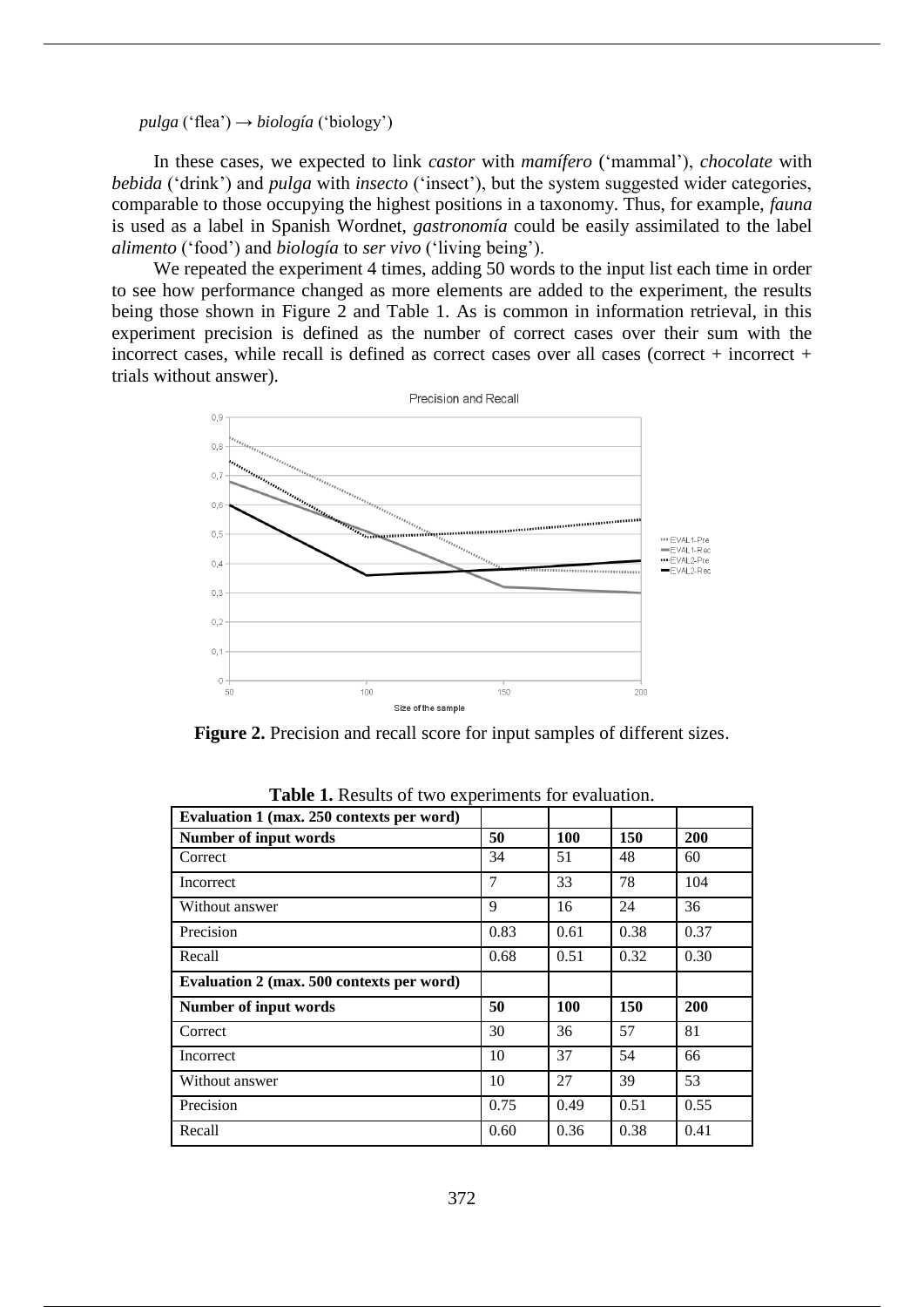The only difference between Evaluation 1 and Evaluation 2 is that in the first case we restricted the experiment to the extraction of a maximum of 250 contexts of occurrence per input word, while in Evaluation 2 we increased the maximum number of contexts to 500. It can be seen that in both cases the best results are obtained when there are only 50 words to classify (with 0.75-0.83 precision and 0.60-0.68 recall). An important number of incorrect results are obtained when the sample of words to be classified is increased to 100. In the case of Evaluation 2, from that point on the proportion of correct cases increases as more words are added to the sample. Future work will determine whether performance increases as more input words and more contexts of occurrence per input word are added to the experiment.

Among the most frequent types of errors there are those attributable to the effect of polysemy. For instance, for the word *caravana* ('caravan') for which we expected the hyperonym *vehículo* ('vehicle'), the system proposed instead the hyperonym *expedición*  ('expedition, convoy'), which is a correct hyperonym but for a different sense of the word. Similarly, other errors were produced by homonymy, such as the case of the word *ron* ('rum', in the group of drinks), which was linked to the hyperonym *personaje* ('character') due to the proper noun *Ron Weasley*, the famous co-protagonist of *Harry Potter*. The majority of the incorrect hyperonyms, however, were part of the same semantic group as the hyponyms they were linked to. For instance, the system frequently connected mammal-hyponyms with mammal-hyperonyms, insects with insects, and so on. Thus, for example, in one of the experiments *camión* ('truck') was connected to the wrong hyperonym *tranvía* ('tram'), although both of them are 'vehicles'; *coyote* ('coyote') was linked to *venado* ('deer'), both being 'mammals'; and so forth. Another type of error is related to the features of the hyponyms, the most of the cases belonging to the 'formal quale', to use Pustejovsky's (1995) terminology. Thus, some hyponyms in the 'alcoholic drink' category were connected to *azúcar* ('sugar'), one of the common ingredients of many alcoholic drinks (we can consider it as a meronymy relationship as well); *chistera* ('top hat') was wrongly linked to *negra* (the feminine for 'black'), as this is the most common color for this kind of hat; and so forth. Finally, a small group of wrong hyperonyms had no relationship with the hyponym: *pamela* ('lady's wide-brimmed hat') was joined to *volumen* ('volume'), *sidra* ('cider') to *queso*  ('cheese'), *reno* ('reindeer') to *oeste* ('west'), and so on.

With regard to figures of performance, it is also important to stress the fact that they are perhaps excessively conservative, because in many cases we are counting as incorrect results cases that in a real application could be considered useful. For instance, in the second evaluation, close to 15% of the errors were made when different animals where classified as hyponyms of *venado* ('deer') or *jabalí* ('wild boar'), which were in turn classified as animals. We have to consider them incorrect results in order to be consistent with the evaluation, but in a practical application what would be important is that animals are placed correctly in the same category, and this is precisely what we obtain. In practice, the fact that there is an incorrect link (*venado* or *jabalí*) between them and the correct hyperonym would be an issue of secondary importance.

#### 5. Conclusions and future work

This paper has outlined a method for extracting hyperonym-hyponym pairs from textual corpora using only statistics of word co-occurrence and excluding all semantic resources other than lemmatization and POS-tagging. Even when the results are not sufficiently accurate to be used as a finished product, they open the way for a new approach to the problem of taxonomy extraction. Further refinements of the strategy may improve the quality of the results. In any case, a partially correct taxonomy can be used as a starting point for its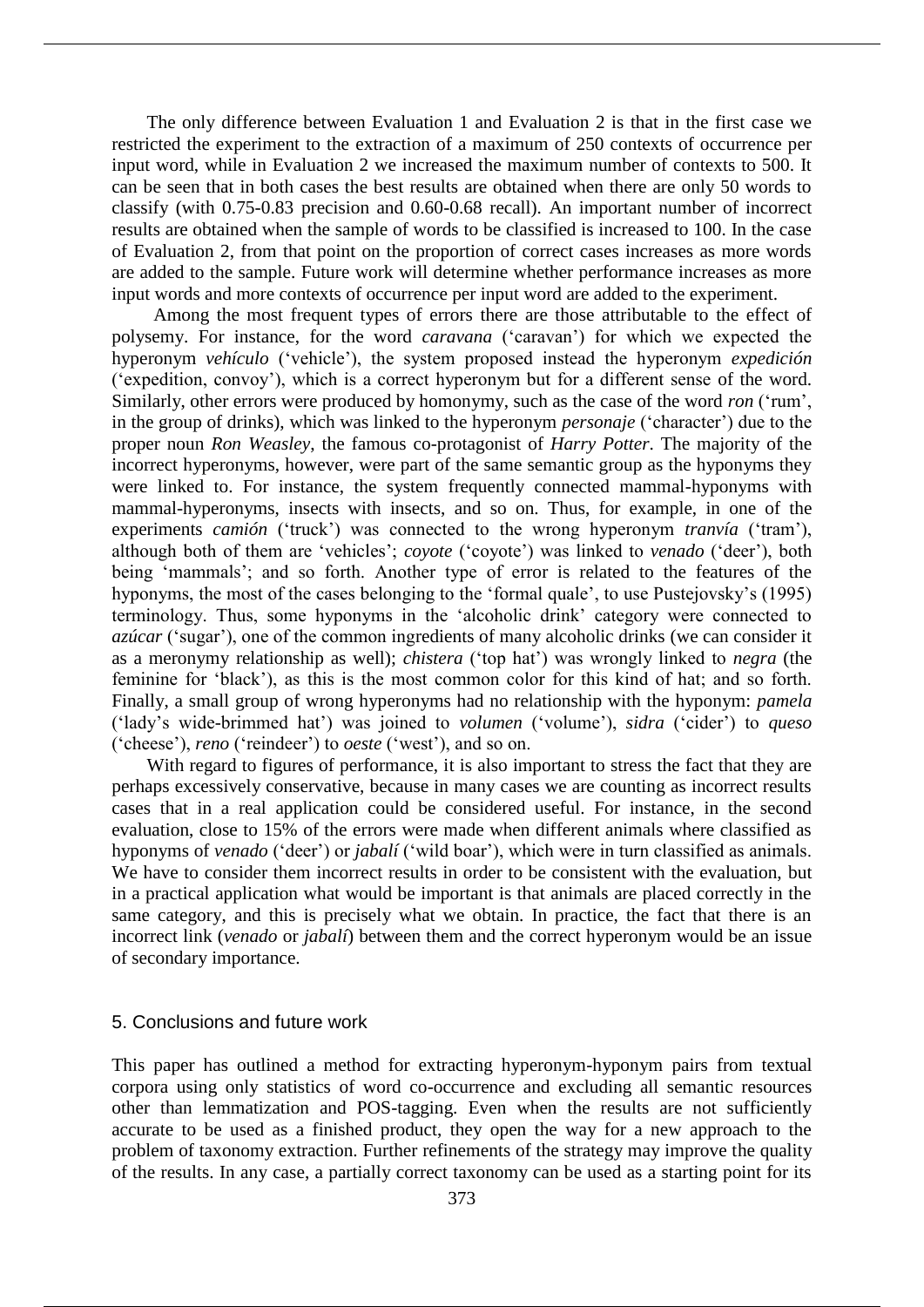development by lexicographers, as less effort is required to correct information than to generate it.

There is a double motivation behind this project, one theoretical and one applicationoriented. From the theoretical point of view, we follow and attempt to extend Harris's (1954) hypothesis on the relationship between distributional and semantic similarity. We have shown that, thanks to this idea, we can now have a semantic hierarchy naturally emerging from corpora. From a practical point of view, it is obvious that dictionaries and other lexical tools can benefit from the statistical treatment of data, both to improve and to accelerate the analysis of corpora and to create a final product.

As an explanation for why this method works and can be at least a good complement to other approaches based on lexico-syntactic patterns, we refer to the work of Eco (1979), who described how authors add relevant conceptual features when they introduce concepts in their texts without always doing it explicitly – that is, without patterns such as *X is a kind of Y* – but rather using appositions and a variety of other textual strategies, such as in the following example, where the author is stating a hyperonymy relation between 'mammal' on the one hand and 'platypus' and 'spiny anteater' on the other: *The platypus and the spiny anteater, the only two mammals that lay eggs, were first described in* [*...*].

Among the lines of future work, we will perform more extensive evaluations with more words, from different semantic groups, and even in different languages. A word-sense disambiguation strategy would undoubtedly benefit precision, and we also need to account for the study of multiword expressions, which were not included in this paper. Furthermore, in the development of a practical application, we should also consider the possibility of taking user feedback into account, in such a way that the accuracy of the algorithm could improve with a step-by-step intervention of a user to correct errors before they reproduce.

### **Note**

<sup>1</sup> This research has been made possible thanks to funding from projects 'Agrupación semántica y relaciones lexicológicas en el diccionario', lead researcher J. DeCesaris (HUM2009-07588 / FILO) and APLE: 'Procesos de actualización del léxico del español a partir de la prensa', lead researcher: M.T. Cabré (FFI2009-12188-C05- 01 / FILO). The authors would like to thank the anonymous reviewers for their help and Mark Andrews for proofreading.

#### References

- **Alshawi, H. 1989.** 'Computational Lexicography for Natural Language Processing.' In B. Boguraev and T. Briscoe (eds.), *Analysing the Dictionary Definitions.* White Plains, NY: Longman Publishing Group, 153–169.
- **Chodorow, M., R. Byrd and G. Heidorn 1985.** 'Extracting Semantic Hierarchies from a Large On-line Dictionary.' In *Proceedings of the 23rd annual meeting on Association for Computational Linguistics*. Association for Computational Linguistics, 299–304.
- **Church, K. & Hanks, P. 1991.** 'Word Association Norms, Mutual Information and Lexicography.' *Computational Linguistics* 16.1: 22–29.
- **Dolan, W., L. Vanderwende and S. Richardson 1993.** 'Automatically Deriving Structured Knowledge Bases from On-line Dictionaries.' In *Proceedings of the First Conference of the Pacific Association for Computational Linguistics (Vancouver, Canada)*, 5–14.
- **Eco, U. 1979.** *Lector in fabula: la cooperazione interpretativa nei testi narrativi.* Milan: Bompiani.